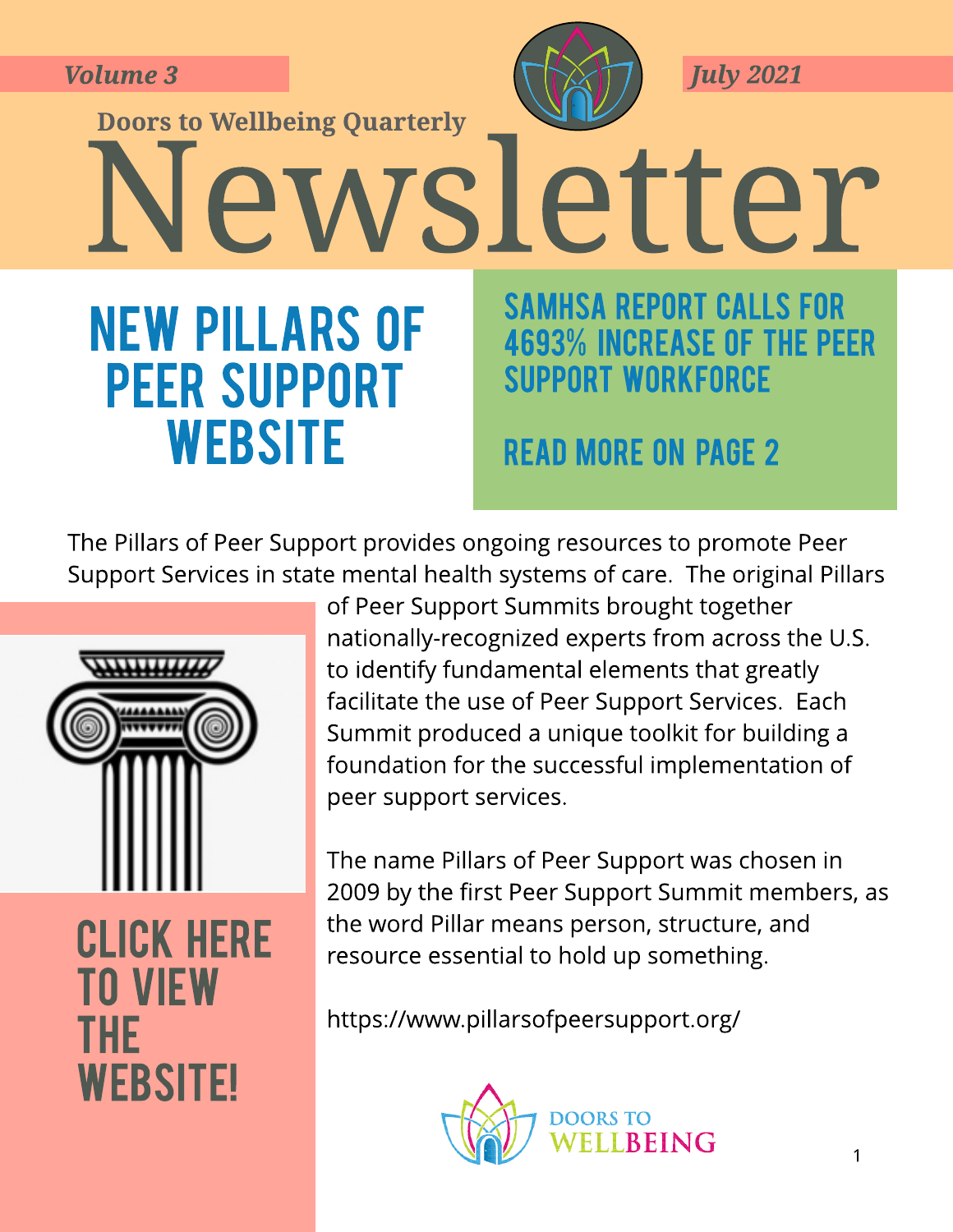# BEHAVIORAL HEALTHWORKFORCEREPORT

### In 2020, SAMHSA conducted research and published the **[Behavioral](https://8767e61b-c26e-4b0f-b872-d9e03c702a01.filesusr.com/ugd/8b1e4a_3578676a37824c2fba834e8e170f3c39.pdf) [Health](https://8767e61b-c26e-4b0f-b872-d9e03c702a01.filesusr.com/ugd/8b1e4a_3578676a37824c2fba834e8e170f3c39.pdf) [Workforce](https://8767e61b-c26e-4b0f-b872-d9e03c702a01.filesusr.com/ugd/8b1e4a_3578676a37824c2fba834e8e170f3c39.pdf) [Report](https://8767e61b-c26e-4b0f-b872-d9e03c702a01.filesusr.com/ugd/8b1e4a_3578676a37824c2fba834e8e170f3c39.pdf)** that

recommends peer support as a critical component to all models of treatment. Millions of Americans have unmet needs within mental health and substance use disorder (SUD) care. The Report outlines evidence-based models of care and the composition of the teams that provide that care. Of the 13 mental health and 3 Substance Use Disorders models of care described, ALL of them recommend at least one Peer Support Specialist as part of the care team. These models include both adult and children/youth treatment care teams.

Through data collected from the Texas Institute for Excellence in Mental Health, in 2017, the number of Peer Support Specialists in the behavioral health workforce nationwide is approximately 23,507. Doors to Wellbeing (D2W) recognizes that this number is significantly lower than the actual number of peer specialists in the workforce. Not only is this data a few years old and only includes peer specialists that are certified, there currently is no actual method for capturing this data on a national level. Each state has different methods for accounting for the number of peers in the workforce. Some states have no method for calculating this information.

### REPORT RECOMMENDATIONS

1. Develop and implement a national campaign to educate the public about the need for behavioral health providers and encourage students to pursue careers in behavioral health.

2. Provide funding to health care practitioner education programs to embed information on care and treatment of serious mental illness and substance use disorders into standard undergraduate curriculum.

### 3. Encourage clinical

placements/practicums in mental health and substance use disorder settings to increase the knowledge base of practitioners in behavioral health services.

4. Increase loan forgiveness programs for all behavioral health specialties to encourage entry to the field.

5. Increase the peer professional workforce and make these providers an integral component of behavioral health services. Require insurers to reimburse for peer professional services.

**Page 30**



**Article written by Amey Dettmer, Doors to Wellbeing's Program Manager.**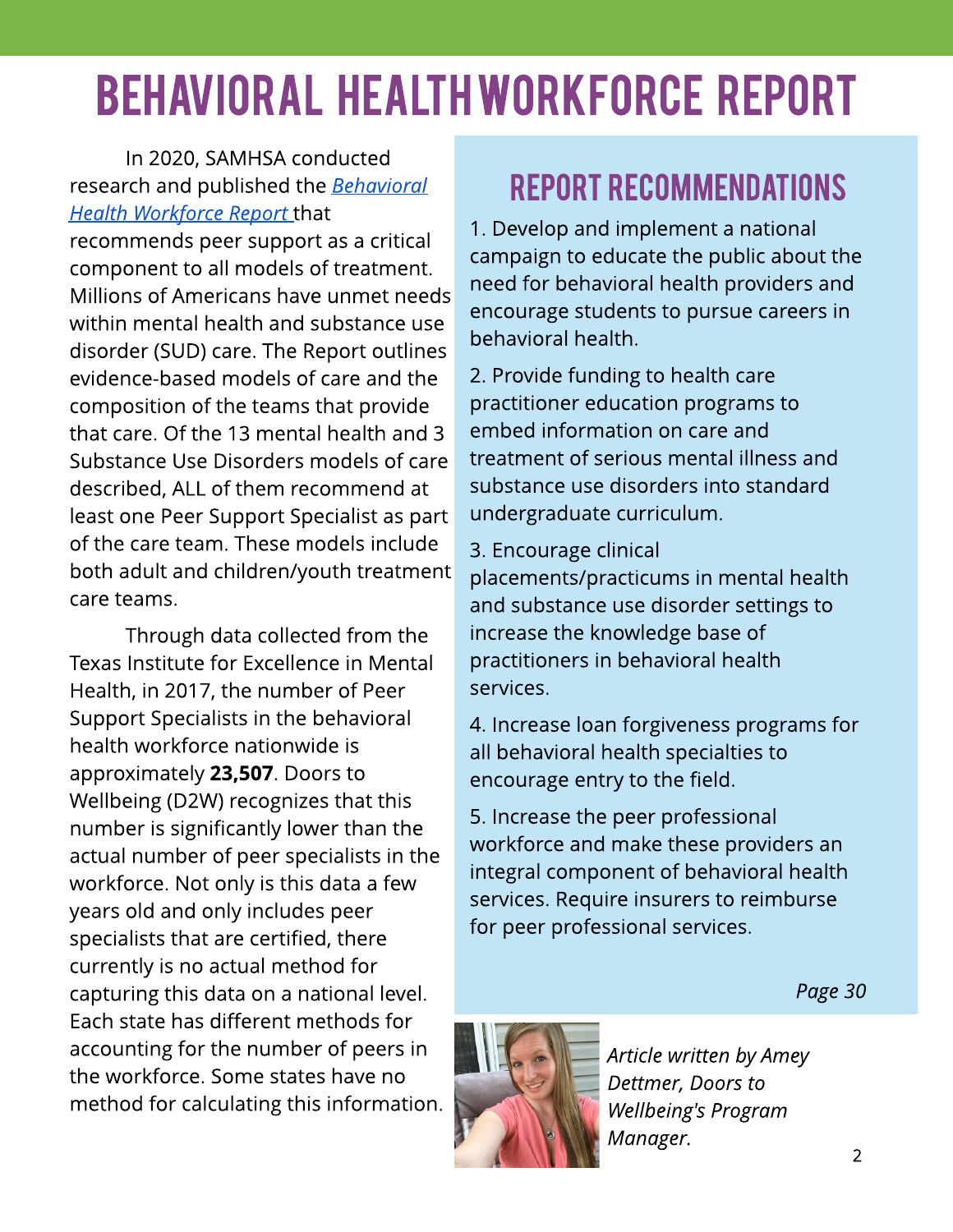The report details that in total **1,126,845** Peer Support Specialists are needed to meet the needs of behavioral health service recipients. The report calls for an outstanding percentage of 25% of the entire behavioral health workforce to be Peer Support Specialists.

SAMHSA notices the critical importance of peer supporters as part of the behavioral health workforce, in both adult and youth serving systems. One of the five recommendations this report outlines is to; **?Increase the peer professional workforce and make these providers an integral component of behavioral health services. Require insurers to reimburse for peer professional services.?**As a system, a lot of work needs to occur for Peer Support Specialists to exist in the way that is needed. A 4693% increase of the peer support workforce is recommended to adequately meet the needs of the people of the United States. D2W, as a National Consumer Technical Assistance Center, aims to support these efforts through providing peer specialist education, implementation strategies, and resources.

#### [Click](https://8767e61b-c26e-4b0f-b872-d9e03c702a01.filesusr.com/ugd/8b1e4a_3578676a37824c2fba834e8e170f3c39.pdf) [here](https://8767e61b-c26e-4b0f-b872-d9e03c702a01.filesusr.com/ugd/8b1e4a_3578676a37824c2fba834e8e170f3c39.pdf) [to](https://8767e61b-c26e-4b0f-b872-d9e03c702a01.filesusr.com/ugd/8b1e4a_3578676a37824c2fba834e8e170f3c39.pdf) [view](https://8767e61b-c26e-4b0f-b872-d9e03c702a01.filesusr.com/ugd/8b1e4a_3578676a37824c2fba834e8e170f3c39.pdf) [this](https://8767e61b-c26e-4b0f-b872-d9e03c702a01.filesusr.com/ugd/8b1e4a_3578676a37824c2fba834e8e170f3c39.pdf) [document!](https://8767e61b-c26e-4b0f-b872-d9e03c702a01.filesusr.com/ugd/8b1e4a_3578676a37824c2fba834e8e170f3c39.pdf)

Citation: Substance Abuse and Mental Health Services Administration. (2020). **Behavioral Health Workforce Report**.

### PEER SUPPORT **PRACTICE GUIDELINES SCAVENGER HUNT!**

Match a guideline to a value and **practice using the [National](https://www.peersupportworks.org/wp-content/uploads/2021/02/nationalguidelines_updated.pdf) [Practice](https://www.peersupportworks.org/wp-content/uploads/2021/02/nationalguidelines_updated.pdf) [Guidelines](https://www.peersupportworks.org/wp-content/uploads/2021/02/nationalguidelines_updated.pdf) [for](https://www.peersupportworks.org/wp-content/uploads/2021/02/nationalguidelines_updated.pdf) [Peer](https://www.peersupportworks.org/wp-content/uploads/2021/02/nationalguidelines_updated.pdf) [Supporters](https://www.peersupportworks.org/wp-content/uploads/2021/02/nationalguidelines_updated.pdf)**

#### **Example:**

**Guideline: Peer supporters respect an** individual's right to choose the pathways to recovery individuals believe will work best for them.

#### **Answer**

**Value: Peer Supportersare Open-Minded Practice: Withhold Judgment About Others**

[Click](https://www.peersupportworks.org/wp-content/uploads/2021/02/nationalguidelines_updated.pdf) [here](https://www.peersupportworks.org/wp-content/uploads/2021/02/nationalguidelines_updated.pdf) [to](https://www.peersupportworks.org/wp-content/uploads/2021/02/nationalguidelines_updated.pdf) [view](https://www.peersupportworks.org/wp-content/uploads/2021/02/nationalguidelines_updated.pdf) [the](https://www.peersupportworks.org/wp-content/uploads/2021/02/nationalguidelines_updated.pdf) [document!](https://www.peersupportworks.org/wp-content/uploads/2021/02/nationalguidelines_updated.pdf)

**Guideline:** Peer supporters help those they support explore areas in need of change for themselves and others.

**Guideline:** Peer supporters understand that even though others may share similar life experiences, the range of responses may vary considerably.

**Guideline: Peer supporters encourage peers** to fulfill a fundamental human need - - to be able to give as well as receive.

**Guideline:** Peer supporters respect the rights of those they support to choose or cease support services or use the peer support services from a different peer supporter.

3 **Guideline: Peer supporters practice** patience, kindness, warmth and dignity with everyone they interact with in their work.